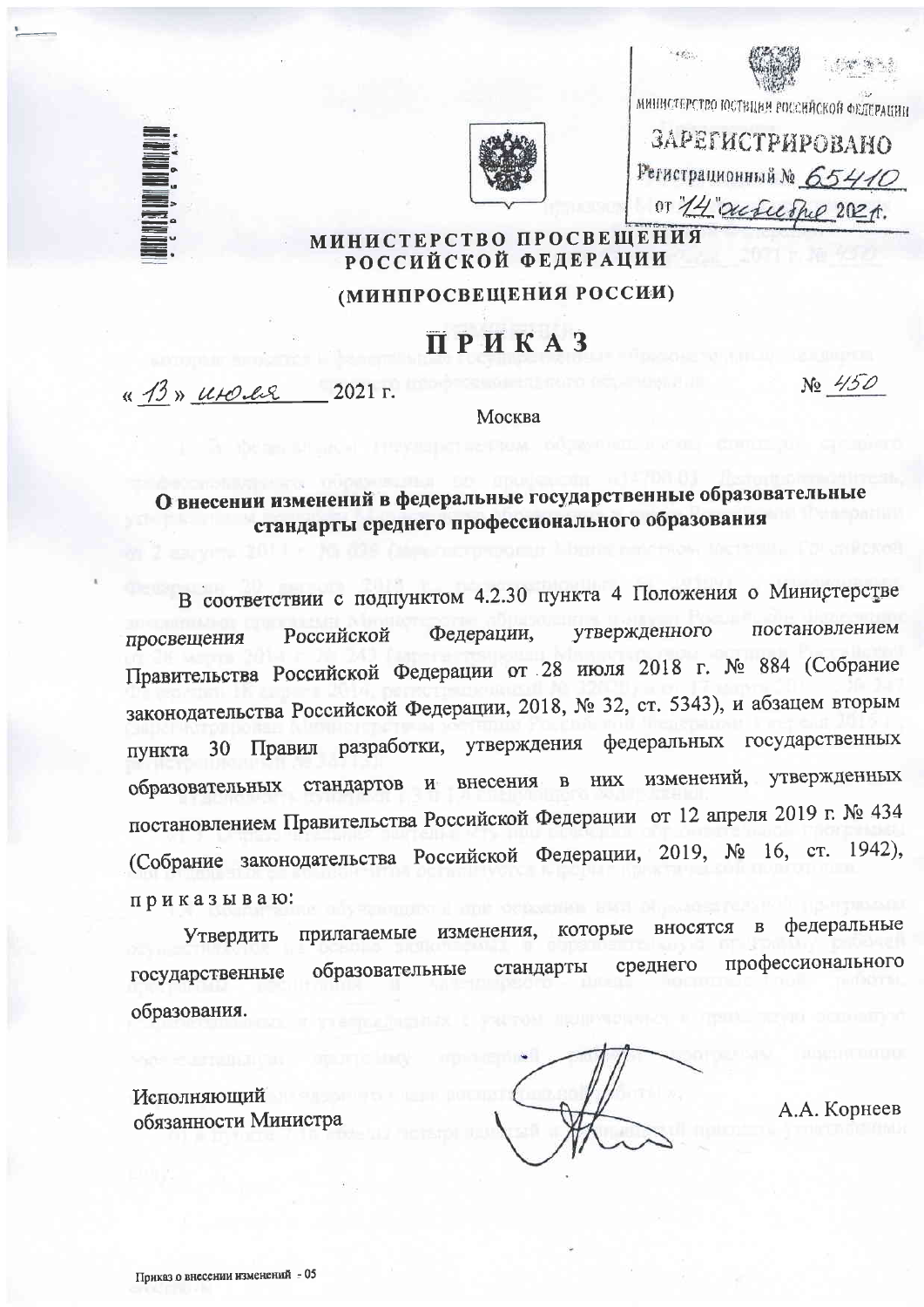### Приложение

**УТВЕРЖДЕНЫ** приказом Министерства просвещения Российской Федерации OT « 13» ULO del 2021 г. № 450

# ИЗМЕНЕНИЯ,

которые вносятся в федеральные государственные образовательные стандарты среднего профессионального образования

1. В федеральном государственном образовательном стандарте среднего профессионального образования по профессии 034700.03 Делопроизводитель, утвержденном приказом Министерства образования и науки Российской Федерации • от 2 августа 2013 г. № 639 (зарегистрирован Министерством юстиции Российской Федерации 20 августа 2013 г., регистрационный № 29509), с изменениями, внесенными приказами Министерства образования и науки Российской Федерации от 28 марта 2014 г. № 243 (зарегистрирован Министерством юстиции Российской Федерации 18 апреля 2014, регистрационный № 32020) и от 17 марта 2015 г. № 247 (зарегистрирован Министерством юстиции Российской Федерации 3 апреля 2015 г., регистрационный № 36713):

а) дополнить пунктами 1.3 и 1.4 следующего содержания:

«1.3. Образовательная деятельность при освоении образовательной программы или отдельных ее компонентов организуется в форме практической подготовки. 1.4. Воспитание обучающихся при освоении ими образовательной программы

осуществляется на основе включаемых в образовательную программу рабочей работы, плана календарного разрабатываемых и утверждаемых с учетом включенных в примерную основную воспитания рабочей программу примерной образовательную и примерного календарного плана воспитательной работы.»;

б) в пункте 7.16 абзацы четырнадцатый и пятнадцатый признать утратившими силу.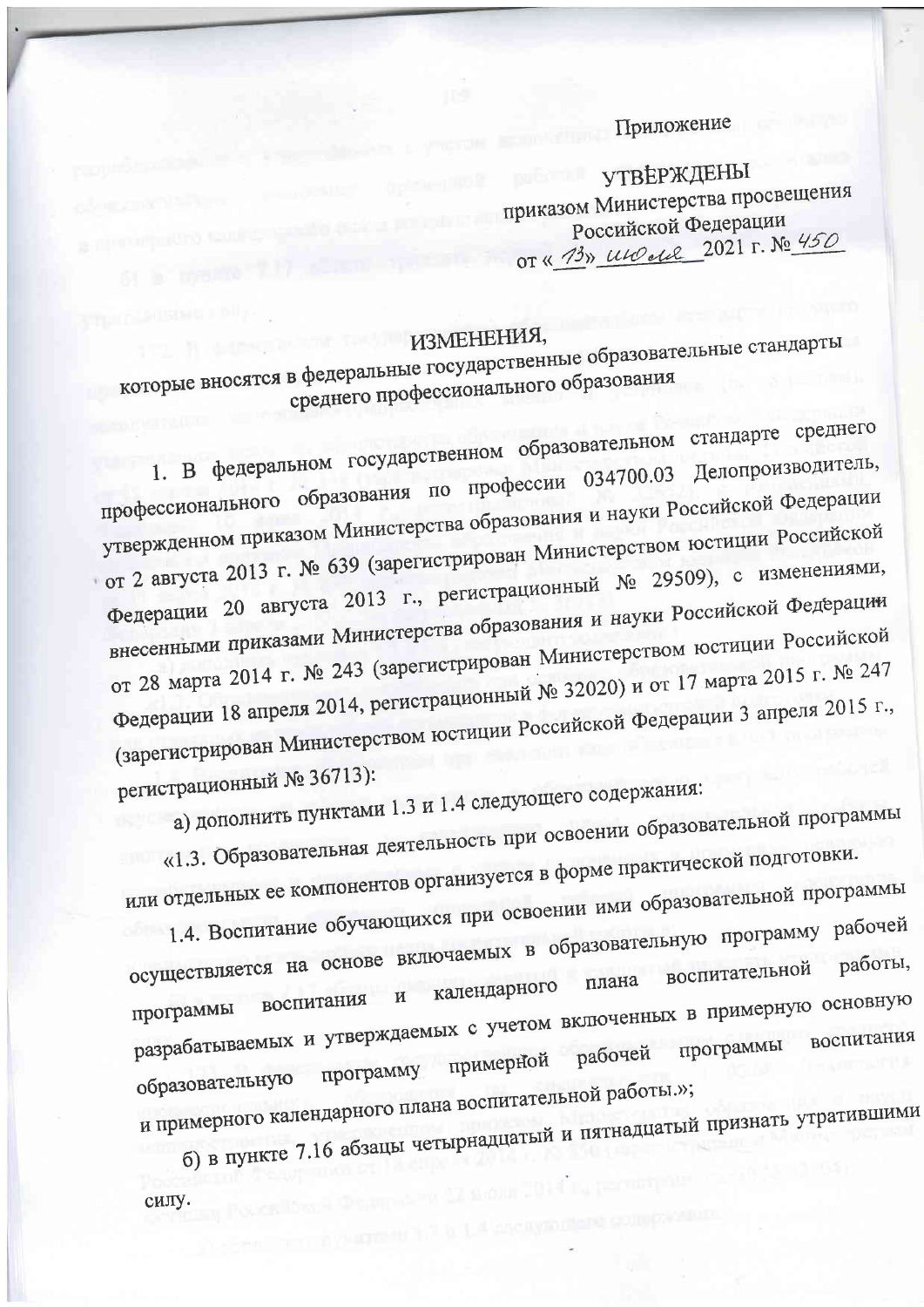разрабатываемых и утверждаемых с учетом включенных в примерную основную программу примерной рабочей программы воспитания образовательную и примерного календарного плана воспитательной работы.»;

б) в пункте 7.17 абзацы тридцать первый и тридцать второй признать утратившими силу.

172. В федеральном государственном образовательном стандарте среднего профессионального образования по специальности 15.02.06 Монтаж и техническая эксплуатация холодильно-компрессорных машин и установок (по отраслям), утвержденном приказом Министерства образования и науки Российской Федерации от 18 апреля 2014 г. № 348 (зарегистрирован Министерством юстиции Российской Федерации 10 июня 2014 г., регистрационный № 32652), с изменениями, внесенными приказом Министерства образования и науки Российской Федерации от 17 марта 2015 г. № 247 (зарегистрирован Министерством юстиции Российской Федерации 3 апреля 2015 г., регистрационный № 36713):

а) дополнить пунктами 1.3 и 1.4 следующего содержания:

«1.3. Образовательная деятельность при освоении образовательной программы или отдельных ее компонентов организуется в форме практической подготовки.

1.4. Воспитание обучающихся при освоении ими образовательной программы осуществляется на основе включаемых в образовательную программу рабочей программы воспитания и календарного плана воспитательной работы, разрабатываемых и утверждаемых с учетом включенных в примерную основную образовательную программу примерной рабочей программы воспитания и примерного календарного плана воспитательной работы.»;

б) в пункте 7.17 абзацы двадцать девятый и тридцатый признать утратившими силу.

173. В федеральном государственном образовательном стандарте среднего Технология 15.02.08 специальности образования  $\overline{110}$ профессионального машиностроения, утвержденном приказом Министерства образования и науки Российской Федерации от 18 апреля 2014 г. № 350 (зарегистрирован Министерством юстиции Российской Федерации 22 июля 2014 г., регистрационный № 33204):

а) дополнить пунктами 1.3 и 1.4 следующего содержания: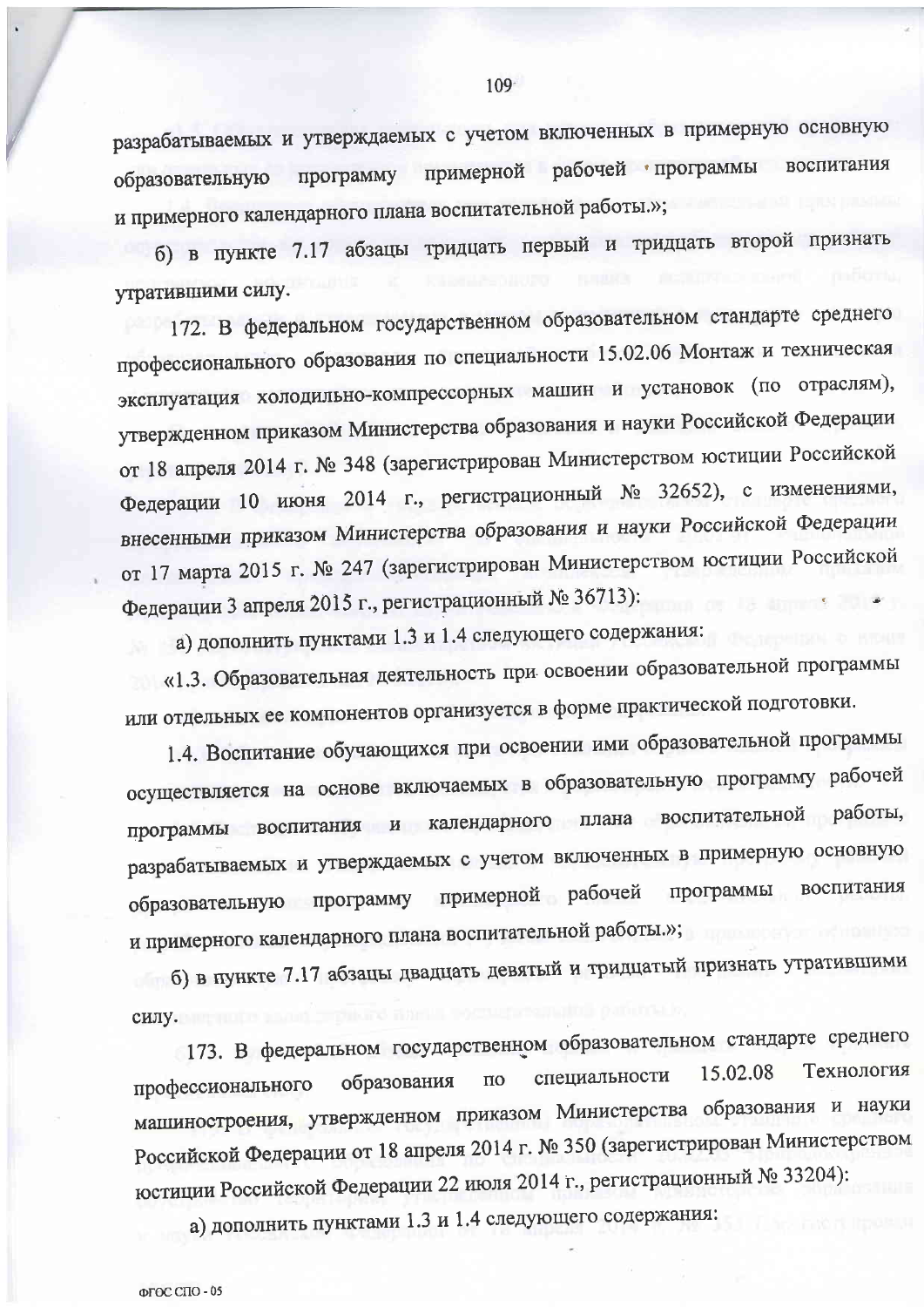«1.3. Образовательная деятельность при освоении образовательной программы или отдельных ее компонентов организуется в форме практической подготовки.

1.4. Воспитание обучающихся при освоении ими образовательной программы осуществляется на основе включаемых в образовательную программу рабочей работы. воспитательной календарного плана воспитания  $\overline{\mathbf{M}}$ программы разрабатываемых и утверждаемых с учетом включенных в примерную основную программы рабочей воспитания примерной программу образовательную и примерного календарного плана воспитательной работы.»;

б) в пункте 7.18 абзацы двадцать шестой и двадцать седьмой признать утратившими силу.

174. В федеральном государственном образовательном стандарте среднего специальности 20.02.01 Рациональное профессионального образования  $\overline{10}$ приказом комплексов, утвержденном природохозяйственных использование Министерства образования и науки Российской Федерации от 18 апреля 2014 г. № 351 (зарегистрирован Министерством юстиции Российской Федерации 6 июня 2014 г., регистрационный № 32610):

а) дополнить пунктами 1.3 и 1.4 следующего содержания:

«1.3. Образовательная деятельность при освоении образовательной программы или отдельных ее компонентов организуется в форме практической подготовки.

1.4. Воспитание обучающихся при освоении ими образовательной программы осуществляется на основе включаемых в образовательную программу рабочей программы воспитания и календарного плана воспитательной работы, разрабатываемых и утверждаемых с учетом включенных в примерную основную образовательную программу примерной рабочей программы воспитания и примерного календарного плана воспитательной работы.»;

б) в пункте 7.17 абзацы тридцать первый и тридцать второй признать утратившими силу.

175. В федеральном государственном образовательном стандарте среднего профессионального образования по специальности 20.02.03 Природоохранное обустройство территорий, утвержденном приказом Министерства образования и науки Российской Федерации от 18 апреля 2014 г. № 353 (зарегистрирован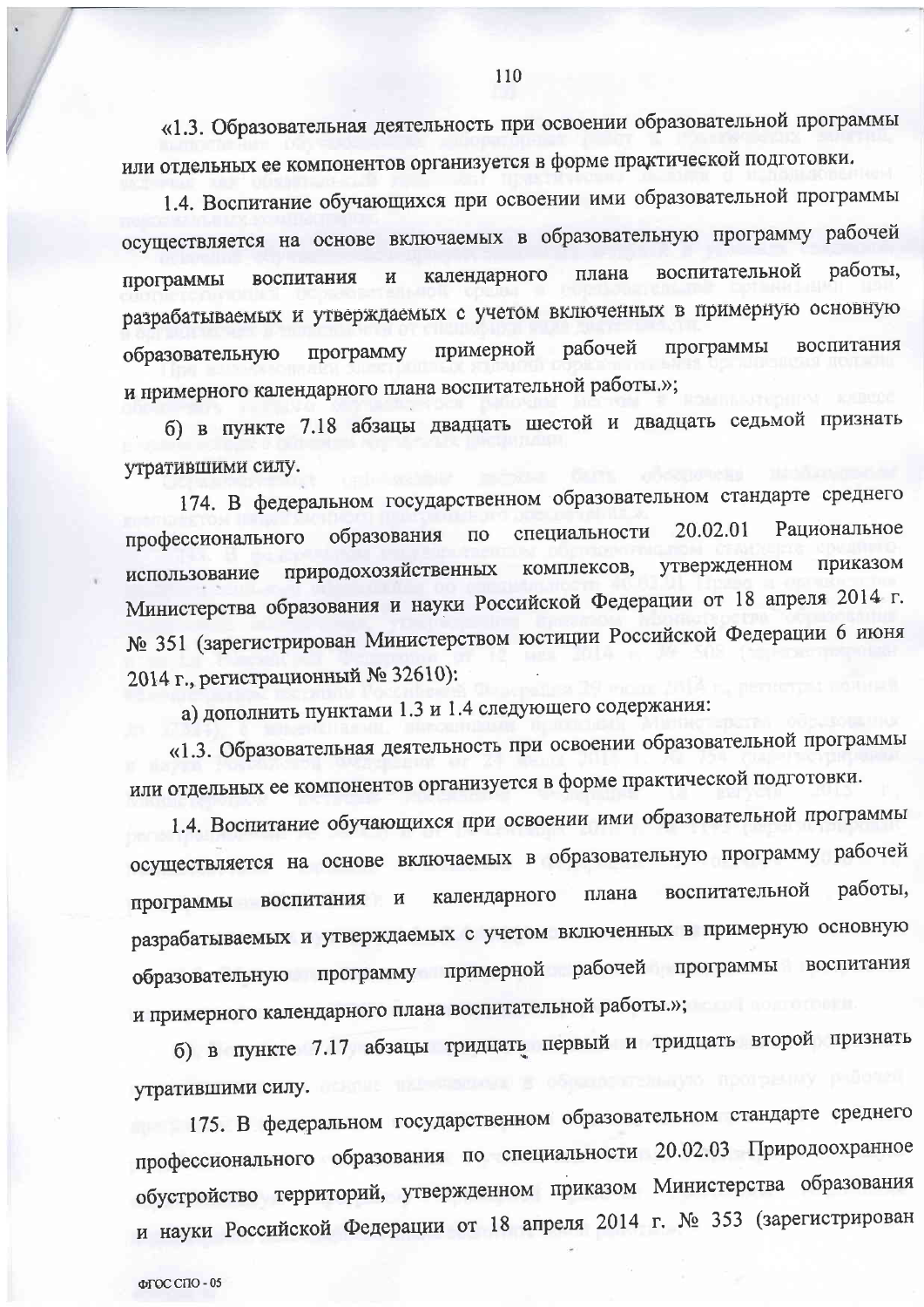выполнение обучающимися лабораторных работ и практических занятий, включая как обязательный компонент практические задания с использованием персональных компьютеров;

освоение обучающимися профессиональных модулей в условиях созданной соответствующей образовательной среды в образовательной организации или в организациях в зависимости от специфики вида деятельности.

При использовании электронных изданий образовательная организация должна обеспечить каждого обучающегося рабочим местом в компьютерном классе в соответствии с объемом изучаемых дисциплин.

Образовательная организация должна быть обеспечена необходимым комплектом лицензионного программного обеспечения.».

243. В федеральном государственном образовательном стандарте среднего профессионального образования по специальности 40.02.01 Право и организация социального обеспечения, утвержденном приказом Министерства образования и науки Российской Федерации от 12 мая 2014 г. № 508 (зарегистрирован Министерством юстиции Российской Федерации 29 июля 2014 г., регистрационный № 33324), с изменениями, внесенными приказами Министерства образования и науки Российской Федерации от 24 июля 2015 г. № 754 (зарегистрирован Министерством юстиции Российской Федерации 18 августа 2015  $\Gamma_{\cdot}$ регистрационный № 38582) и от 14 сентября 2016 г. № 1193 (зарегистрирован Министерством юстиции Российской Федерации 5 октября 2016  $\Gamma_{\cdot}$ регистрационный № 43932):

а) дополнить пунктами 1.3 и 1.4 следующего содержания:

«1.3. Образовательная деятельность при освоении образовательной программы или отдельных ее компонентов организуется в форме практической подготовки.

1.4. Воспитание обучающихся при освоении ими образовательной программы осуществляется на основе включаемых в образовательную программу рабочей программы воспитания и календарного плана воспитательной работы, разрабатываемых и утверждаемых с учетом включенных в примерную основную образовательную программу примерной рабочей программы воспитания и примерного календарного плана воспитательной работы.»;